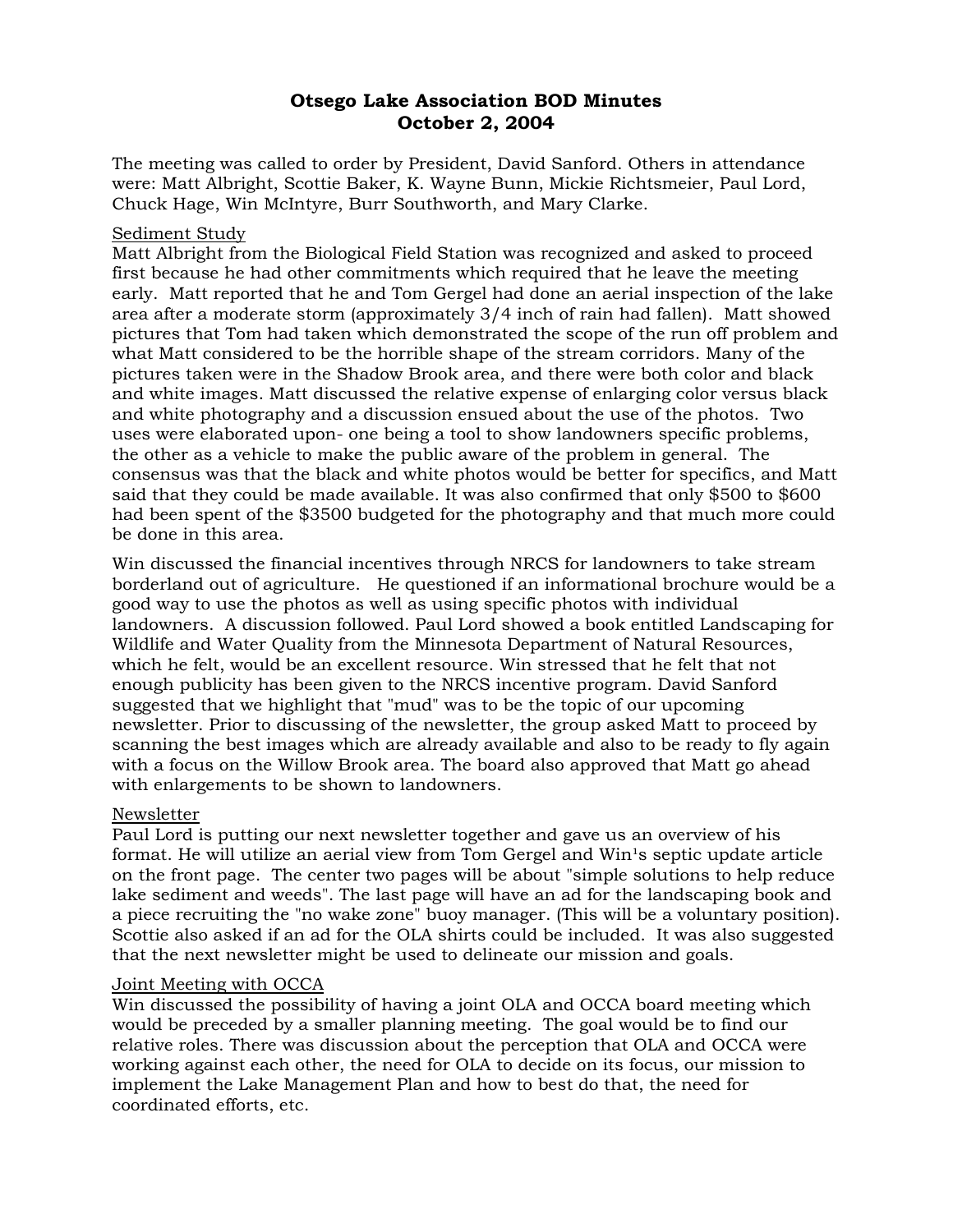David Sanford informed the board that he had met with Teresa Winchester and that she had discussed some of the history of the problems between the groups. He said that he had also had a discussion with the current President of OCCA and that he indicated that there was a willingness to move on and to work with OLA. OCCA will shortly elect a new president and as soon as he/she is elected, David will make contact to further explore the idea of a joint meeting. In a follow up discussion, some board members reiterated that OLA was not interested in being a fundraising, grant writing organization but rather was dedicated to initiate programs and ideas.

## Books

Paul discussed the book, Landscaping for Wildlife and Water Quality. He proposed that we give two books to each municipality. Paul stressed that it was very important for Planning Boards in particular to be familiar with this information. Paul said that if we order in bulk the cost of the book would be approximately \$12 plus shipping.

Scottie moved that we order 50 books. The motion was seconded by Mary and unanimously carried.

In addition, Paul informed us that the National Fish and Wildlife Association has put out the Upper Susquehanna Reparian Vegetation Guide. This is a free publication and would be particularly helpful in conjunction with the Minnesota book since it is specific to our area. Paul asked that board members order these. Usually 5 free books are allowed per order.

## Septic Update

Win informed the Board that 80% of the lake area septic systems had been inventoried to date. Mailers have been sent to all property owners and follow up calls will be made to those who have not responded. Win said that there are approximately 350 systems around the lake, but that the inspections will begin in the area between Rte 80 and the lake. Win will publish the current data in November and a final article will be a letter sent in the Spring to some 450 households around the lake and local newspapers. Inspectors will also be trained in the spring (it may only be necessary to train one inspector although initially it was planned to train two.) Win himself will be trained in December. A grant request through OCCA will go to the Clark Foundation on October 15. This will be for \$35,000 - \$40,000 per year. Win detailed that homeowners will not pay for the inspections but will have to pay for the pump out.

A discussion followed about the process of the inspection. One area provoked some concern by Paul. This was that homeowners who had pumped out their systems within the past two years would not be required to pump again for the inspection although it would be preferable to inspect an empty tank. He was concerned that people could take advantage of this to avoid having their tank inspected while empty.

Wayne Bunn, a new board member who is also a civil engineer, asked about the logistics of the inspections. Discussion ensued about what was the process of enforcement when there was a failure. Win said he had developed a flow chart, which he detailed. Concerns were voiced about backlogs, options for phosphorus removal, financial considerations for homeowners, etc. The consensus was that this was a challenging project!

## Lake Event

Win distributed information about possibilities for a Lake Festival 2005. He stressed that this was in its formative stages. The Board was receptive to this idea. In addition to the ideas that Win brought, suggestions were to include a fishing derby, have the divers do a demonstration, display vintage boats, use multiple venues, and have a model buffer strip planting on display. Win detailed that the proposal will have to be